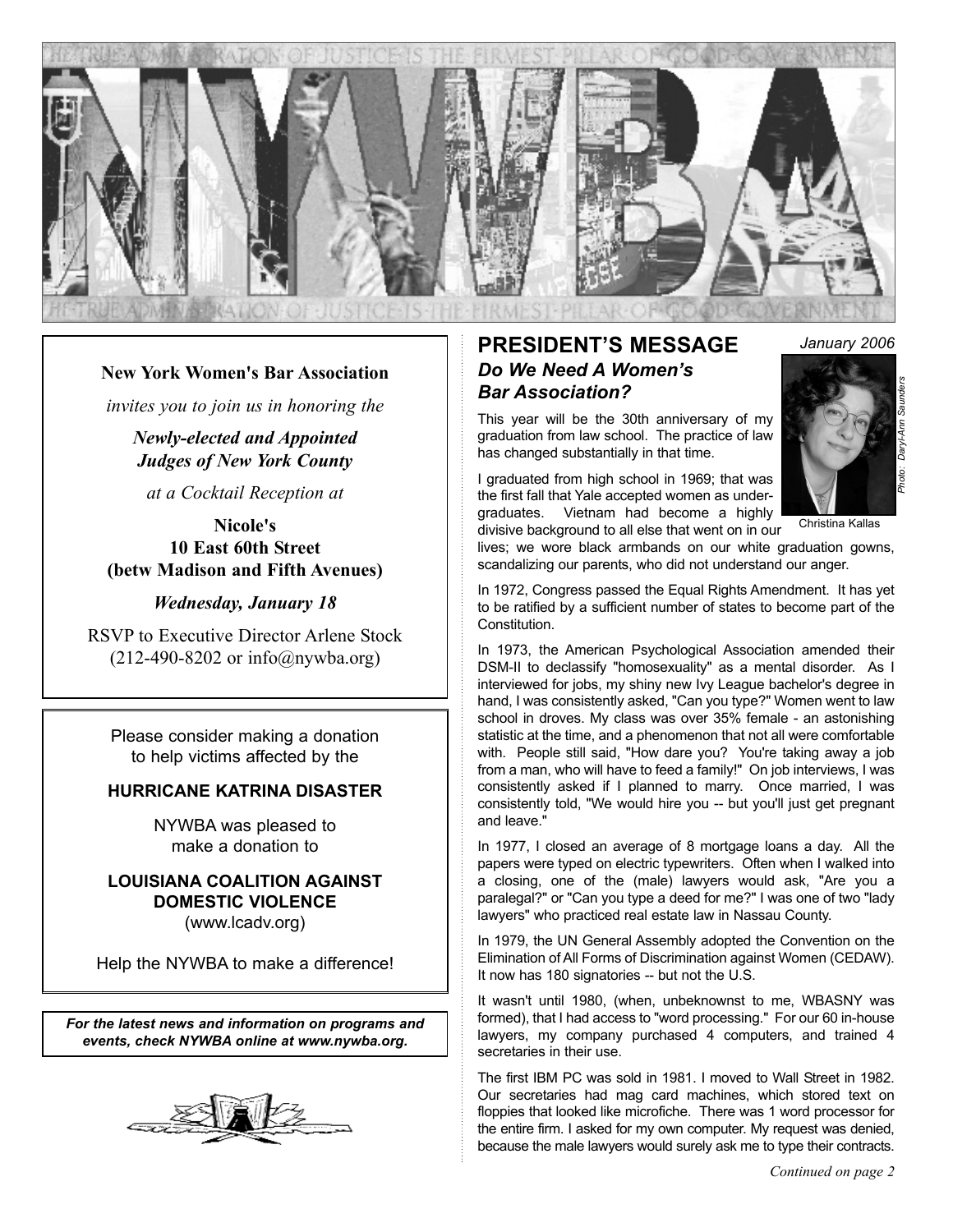## **Hurricane Katrina Victim Reflects on Life Changes**

*Margaret Alverson, who formerly practiced in New York and then in Louisiana, recently relocated with her family to New York in the wake of Hurricane Katrina. The following is her account of the changes to her life:*

When I told my father years ago that I wanted to go to law school, he agreed. The education, he said, would be valuable even if I never practiced law.

Now, close to twenty-five years later (gasp!), I view that education from a rather interesting perspective. I have enjoyed a fantastic career as a criminal defense lawyer. I have tried every kind of case imaginable, from a strange matter in New York County landlord-tenant court to death penalty prosecutions in my hometown of New Orleans, Louisiana. And that is what gives rise to the reflections on the value of that legal education and the life skills we develop as attorneys.

Not long ago, I returned to New Orleans, married, and began raising a family. A rather predictable school year began on August 18. All that was familiar was soon to change dramatically and unexpectedly.

Although our Katrina saga is not as compelling as some, suffice it to say that my husband and I woke our boys (aged four and six) and my octogenarian parents at dawn on Sunday, August 28, and told them that this storm had not veered east to any significant degree and that at Category V, we could not take the chance of riding this one out. The father who sent me to law school and had always been the one who made these hard decisions now looked to me, his youngest daughter, to make the decision for our family. We headed to my in-laws in Gonzales right outside of Baton Rouge. As I stood in the stillness of our house, somehow I knew that it would be alright. It was, and it is. But we fear it will be a long time before we can live there again. By Wednesday, the day after the floods claimed the city, my husband (also an attorney) and I made the decision to place my parents in an assisted living home and to return to New York to enroll the boys in school here.

What has changed is our city and our way of life. I can neither comprehend nor describe the extent of the disaster, for I have not been back. I feel the pain of a big gaping wound as well as an overwhelming sense of pride when I hear the words "New Orleans."

What has any of this to do with being an attorney -- a criminal defense trial attorney at that -- a career role that in some ways seems very focused, perhaps even limited? Who we are and what we have to offer as parents, teachers, role models, and community members are, I think, greatly enriched by the skills we hone as attorneys. We have a resilience and flexibility of mind that enables us to rapidly analyze a set of facts and make life-altering decisions. This requires good judgment, intelligence, and loads of self-confidence. We possess the ability to take charge of a situation, whether it be in a meeting with arguing adversaries or in a courtroom. We have enormous patience -- and even compassion -- as we explain difficult and often bizarre legal concepts to clients. *Continued on page 5*

Copyright 2005 NYWBA All Rights Reserved

#### *President's Message continued from page 1*

I started my own practice in 1989, the year that the U.S. Supreme Court ruled in Stanford v. Kentucky that the Constitution did not preclude us from executing 16 year olds.

Technology has evolved: now I work on a laptop with wireless networking capacity. I have a "SmartPhone" which stores the contact information for the people I call and holds my calendar. I have my own copy machine and printer that scans and is a fax. I email clients in Saudi Arabia and receive phone calls from Dubai. Practicing as a solo practitioner as I do today would not have been possible in 1976; it was the stuff of Star Wars.

Women are graduating from law schools in record numbers, but we still do not constitute 50% of the partners in Wall Street law firms. Congress passed The Family and Medical Leave Act in 1993, but few males take advantage of its provisions. Why is that? NYWBA is instituting a survey this year, so that we can begin to identify firms that are supportive of women lawyers; stay tuned for further details.

We have many more female judges than we did 30 years ago, and it is no longer a sin to wear pantsuits to court, but we have only one female Supreme Court Justice and one African-American Supreme Court Justice -- why is that?

The good news: Congress has reauthorized the Violence Against Women Act. The bad news: in the US each day, 4 women die at the hands of their partners and 700 are raped or sexually assaulted.

What is NYWBA doing to change all of this? In the past few months, we have sponsored (free) programs on effective networking, on international arbitration, (free) opportunities to network with our members, who include many judges, a fund-raising breakfast through our Foundation featuring Linda Greenhouse discussing what influenced the evolution of Justice Blackmun's thinking over his years on the Supreme Court, several free "Lunch with a Judge" programs affording an opportunity to meet with judges for intimate discussions of how they view their roles, our (free) annual "What it's Really Like to Practice Law as a Woman in New York" panel discussion. Through our committees, we have had (free) presentations on such topics as "What solo and small firm lawyers need to know about accounting," and the list goes on. Through our membership in WBASNY, we have considered positions on pending legislation (no-fault divorce, anti-trafficking legislation) and pending cases, such as one concerning the potential susceptibility of law guardians to malpractice claims. Our mentoring program continues to provide peer mentoring as well as mentoring for new lawyers.

In the next few months, we will be sponsoring programs on heart health, and how to recognize and deal effectively with mental illness in your clients and colleagues. Our Annual Judges Reception on January 18th is a wonderful opportunity to meet and congratulate the newly-elected and appointed judges in our county. On March 7th, join us and our sisters from Brooklyn for a celebration of Women's History Month. And, of course, our committees meet frequently to discuss topics of interest in particular fields, affording you the opportunity to meet with members having expertise in various fields of practice.

We have certainly come a long way, and we have a long way to go. Could your career use a boost? Have questions about juggling career and work? Wondering whether to change your life in some way? One of our members may have answers for you. Join us! And may 2006 be your best year yet.

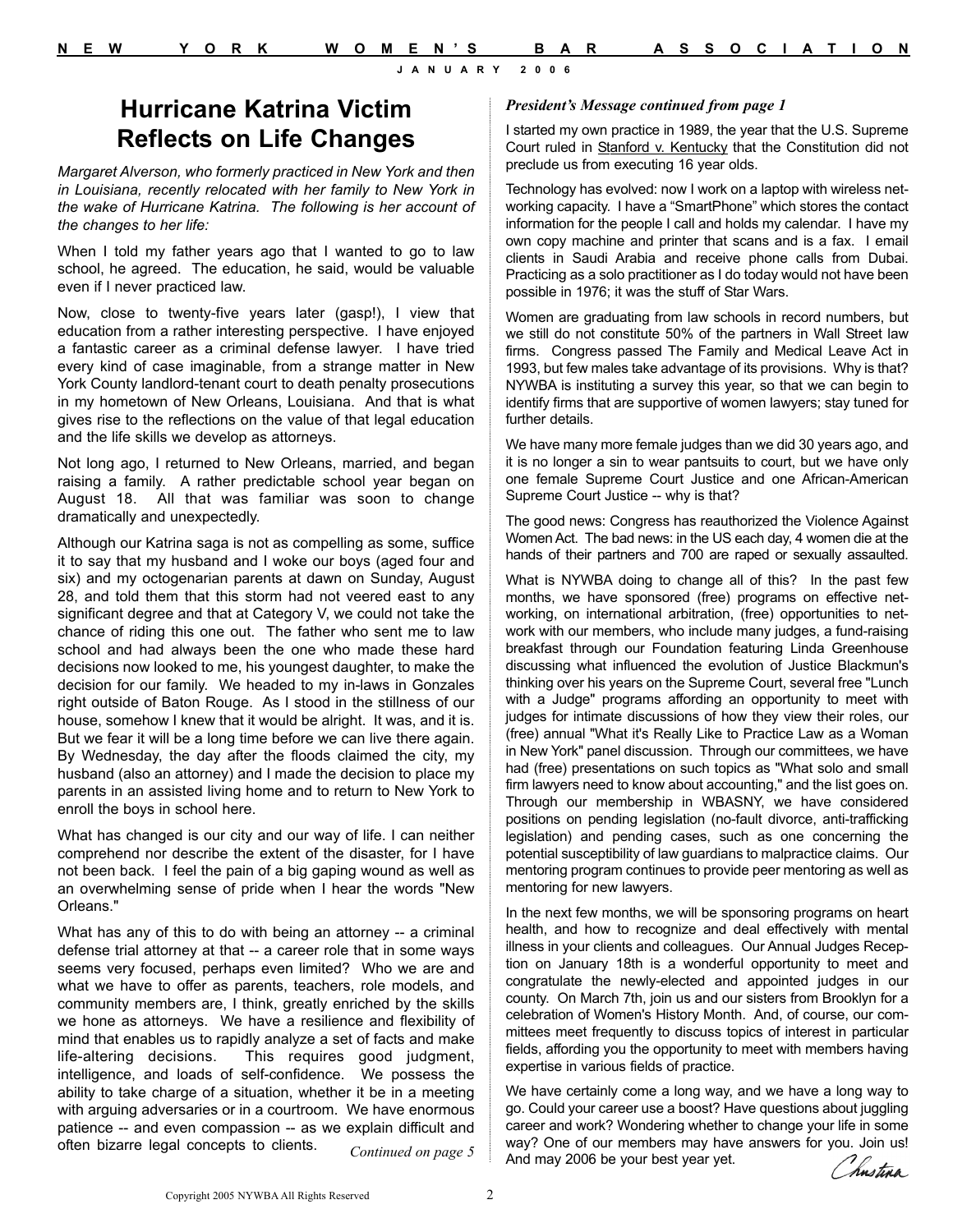### **LUNCH WITH JUDGE FAVIOLA SOTO**



Continuing with our "Lunch with a Judge" program, on November 14, 2005, a group of our members chatted over lunch with the Honorable Faviola Soto in her chambers at 111 Center Street. The assembled group sat in a circle and told the judge a little about themselves and their practice. In turn, the judge spoke of her six children (whose pictures were on the walls of her chambers), her years of practice before taking the

bench, and some of her assignments as a judge. She was as warm and bubbly in person as she is kind and solicitous on the bench.

Justice Soto was the first Dominican judge elected in the City. She has received tremendous feedback from litigants and juries who have expressed approval over seeing "someone who looks like them" presiding over cases. She really enjoys her current assignment (as an Acting Supreme Court Judge) to an IAS Part. Much of her allotment is PI (personal injury), which she prefers to commercial cases because they are "juicier" and they involve more contact with the litigants. She was last assigned to a City Part, in which she had little time or flexibility to be as hands-on and pro-active as she would have liked. In her current Part, she hears more oral argument and has more time to spend on crafting her own decisions. When Justice Soto first took the bench she was assigned to criminal court, although she had never practiced in that area previously. She felt her time there was well spent because of the gravity of dealing with people's freedom.

Justice Soto spoke a bit about the notoriety of being a judge and the effect it has had on her family. Some of the judge's decisions have drawn quite a bit of (favorable) press and other media coverage, such as her opinion in a case involving the return of an engagement ring [Ms. Manners take note]. Judges are not allowed to respond to the press about pending cases. She mentioned how difficult that is for judges sitting in arraignments in Criminal Court who are often criticized for setting people free (due to lack of proof or information) who later commit heinous crimes.

Justice Soto sits on the New York County Supreme Court Tort Advisory committee. The committee has been involved in many issues, big and small, affecting day-to-day practice, including the creation of the HIPAA compliant authorization forms that we now use. Currently the committee is studying expedited trials that take 2-3 days as opposed to weeks, in which expert proof is admitted in the form of reports instead of through testimony, and only a small number of witnesses testify. Apparently, expedited trials have been used very successfully upstate, but there is resistance here.

"Lunch with a Judge" will take a hiatus during December and return early next year. In response to requests, we are lining up lunches with Appellate Judges, Judges of the Commercial Parts, and Housing Court Judges. We hope you will consider joining us for one. Please check our website (www.nywba.org) for time, date, and place.

## **NOTES ON MEMBERS**

*Has something noteworthy happened to you or another member? Send us your news at newsletter@nywba.org.*

Condolences to NYWBA Board Member **Justice Laura Drager** on the death of her mother, Lenore Drager. In her honor, donations may be made to the New York University Medical Center, 530 First Avenue, New York, NY 10016.

Condolences to NYWBA Member **Harriet Cohen** on the death of her husband, Dr. Arthur Feinberg. Messages of sympathy may be sent to Harriet at Cohen, Hennessey & Bienstock, PC, 11 West 42nd Street, 19th Floor, New York, NY 10036-8002.

Congratulations to NYWBA Treasurer **Elizabeth R. Gorman** on her joining the partnership of Fabiani & Cohen, LLP, effective January 1, 2006.

# **WELCOME NEW MEMBERS**

*Jesse Rose Eisenberg Bronwyn Gonzales Alison Imperato Susan Kang Argyria Kehagias Karen Paik*

*Danielle Petitti Romy Porrazzo Jennifer Rolnick Narisa Sasitorn Daphne Schlick Veronica J. Wiles*

## **SUSTAINING MEMBERS**

With their generous contributions, our 2005-06 sustaining members make it possible for us to accomplish so much more. We honor and thank them for their support:

> *Laurie Berke-Weiss Elizabeth A. Bryson*

#### **Lower East Side Ecology Center**

*will host an*

#### **Electronics Recycling Event**

Sunday, January 8, 2006 9 a.m. to 5 p.m.

Union Square Park - North Plaza 17th Street & Broadway (Look for a truck parked in the NW corner of the plaza)

www.lesecologycenter.org

### **CALLING ALL AUTHORS!**

**We need you**  to submit

**articles, notes on members, committee calendars, and announcements**

for publication in the NYWBA's monthly newsletter.

*Please e-mail submissions to newsletter@nywba.org*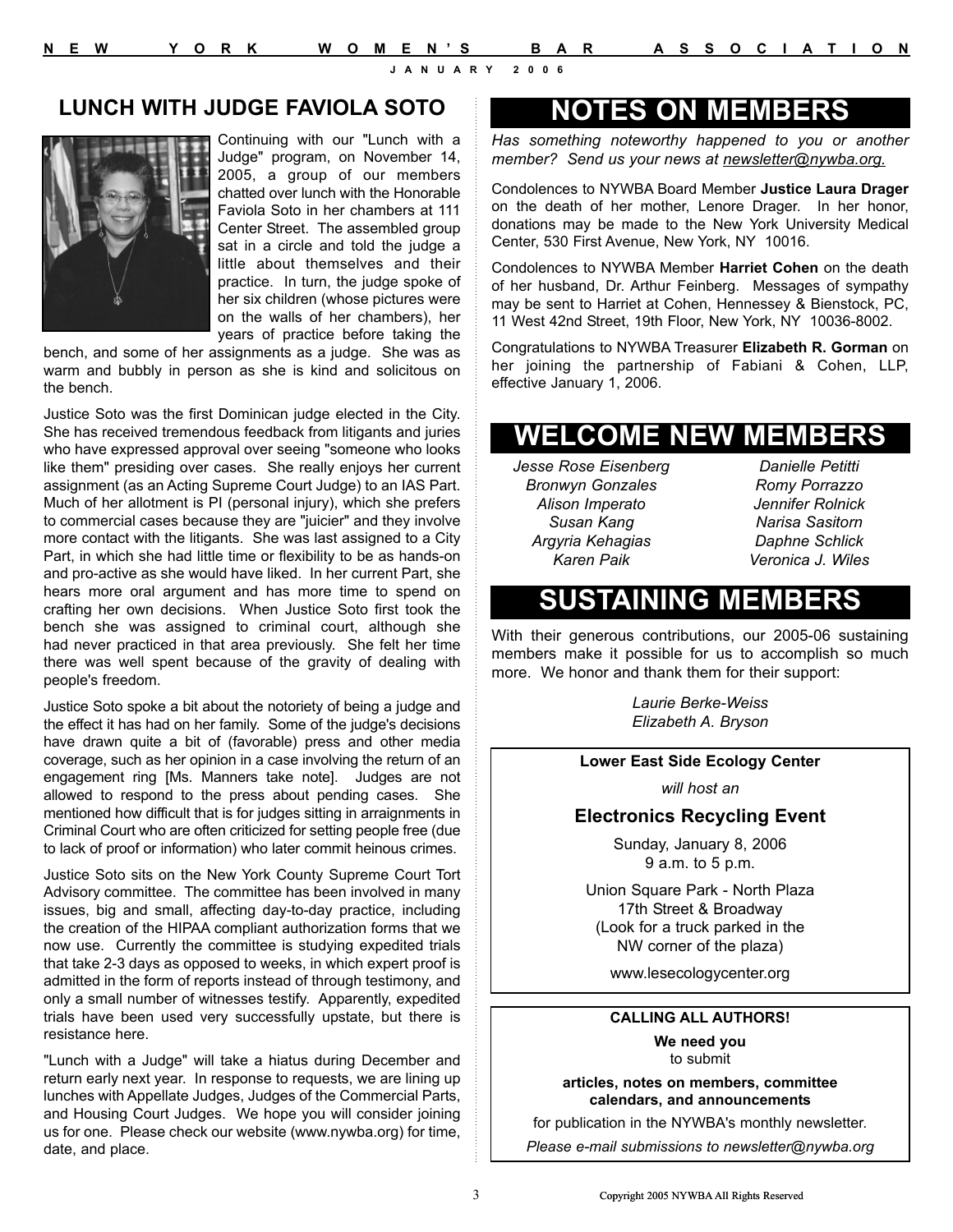# **REPORTING PROFESSIONAL MISCONDUCT**

*NYWBA Member Sarah Diane McShea contributed the following report about professional responsibility. Sarah practices in Manhattan, representing lawyers and law firms in ethics matters and disciplinary proceedings. She is an adjunct professor of professional responsibility at Brooklyn Law School.*

The Code of Professional Responsibility requires lawyers to report professional misconduct by other lawyers, but only in certain circumstances. While some lawyers believe that the Code requires them to report any violation of the ethics rules and others believe that even potential violations must be reported, neither understanding is correct. This article will examine the reporting requirement as it applies to New York lawyers.

Disciplinary Rule 1-103(a), affectionately referred to as the "rat fink" rule, provides that:

A lawyer possessing knowledge, (1) not protected as a confidence or secret, or (2) not gained in the lawyer's capacity as a member of a bona fide lawyer assistance or similar program or committee, of a violation of section 1200.3 [DR 1-102] of this Part, that raises a substantial question as to another lawyer's honesty, trustworthiness or fitness as a lawyer shall report such knowledge to a tribunal or other authority empowered to investigate or act upon such violation.

DR 1-103(a) [22 NYCRR § 1200.4(a)]. An older version of the rule required the reporting of all misconduct, but for more than fifteen years, DR 1-103(a) has required reporting only in specific circumstances and only if specific requirements are met. Of course, lawyers are free to report professional misconduct by other lawyers, even if mandatory reporting is not required.

First, DR 1-103(a) requires that a lawyer have "knowledge" of another lawyer's misdeed. Mere suspicion does not trigger the reporting requirement. The knowledge requirement means that a lawyer must have "actual knowledge" that another lawyer acted so unethically as to raise a "substantial question" as to the other lawyer's honesty or fitness as a lawyer, or else the reporting rule does not apply. *Doe v. Federal Grievance Committee*, 847 F.2d 57 (2nd Cir.1988) (lawyer's "mere suspicions of fraud" do not trigger duty to report fraud on the tribunal; lawyer must have "actual knowledge" of the fraud to mandate disclosure to the tribunal). A lawyer is free to report suspicion of another lawyer's misconduct, but is not required to do so.

Second, DR 1-103(a) requires a lawyer to report knowledge of another lawyer's misconduct, but only if that knowledge is not protected as a "confidence or secret." The Code of Professional Responsibility defines a "confidence" as information protected by the attorney-client evidentiary privilege and a "secret" as "other information gained in the professional relationship" that the client has requested be held inviolate or the disclosure of which would be embarrassing or likely to be detrimental to the client. DR 4-101(a)[22 NYCRR 1200.19(a)]. Clearly, most information that lawyers have about their clients is protected either as a confidence or a secret. Even information that is contained in public records may be ethically protected as a client "secret" under DR 4-101(a). See EC 4-4 (the "ethical

precept, unlike the evidentiary privilege, exists without regard to the nature or source of information, or the fact that others share the knowledge.") The limitation on the applicability of the reporting requirement is consistent with the Code's prohibitions on the disclosure of client confidences or secrets. See DR 4-101(b) and (c).

Thus, if a lawyer's knowledge of another lawyer's misconduct is protected as a confidence or secret, the lawyer is not required to report it. Indeed, the lawyer is not permitted to report it unless the client consents or the client information falls within one of the other enumerated exceptions to confidentiality contained in DR 4-101(c). The reporting rule is clearly concerned about putting a lawyer in the untenable situation of requiring a disclosure which would harm a client. Balancing the competing policies of protecting client confidences and exposing professional misconduct, the rule strikes a fair balance by not requiring reporting of privileged or ethically protected information.

Third, the lawyer must have unprotected knowledge of another lawyer's violation of DR 1-102 that "raises a substantial question as to another lawyer's honesty, trustworthiness or fitness as a lawyer." DR 1-102 prohibits lawyers and law firms from doing anything wrong, including violating any disciplinary rule. However, the reporting rule does not require that all ethics violations be reported. Only a serious violation which raises a "substantial question" about another lawyer's "honesty, trustworthiness or fitness as a lawyer" must be reported. Again, while lawyers are free to report any violation of the Code, only violations that go to the core of a lawyer's duties and raise a substantial question about the lawyer's ability to act honestly or in a trustworthy manner will trigger the reporting requirement.

It bears mentioning that the "fitness" requirement is not a general one, but is limited to "fitness as a lawyer." This effectively exempts from the scope of the reporting rule a lawyer's personal conduct which does not raise a substantial question about his or her honesty or integrity in the practice of law. While reporting another lawyer's personal misconduct is permitted, it is not required unless it is so serious as to cast doubt on that lawyer's fitness as a lawyer.

If a lawyer is required to report another lawyer's misconduct, the report may be made to "a tribunal or other authority empowered to investigate or act upon such violation." In most cases, this means the appropriate disciplinary or grievance committee. However, in some cases, the misconduct may be criminal in nature and the lawyer may report his or her knowledge to the appropriate law enforcement agency, which will satisfy the requirements of the rule and ensure that the matter is effectively addressed.

Lawyers are not required to report their own misconduct - unless they have been convicted of a criminal offense or professionally disciplined in another jurisdiction. In those instances, Judiciary Law § 90 or the rules of the Appellate

*Continued on page 5*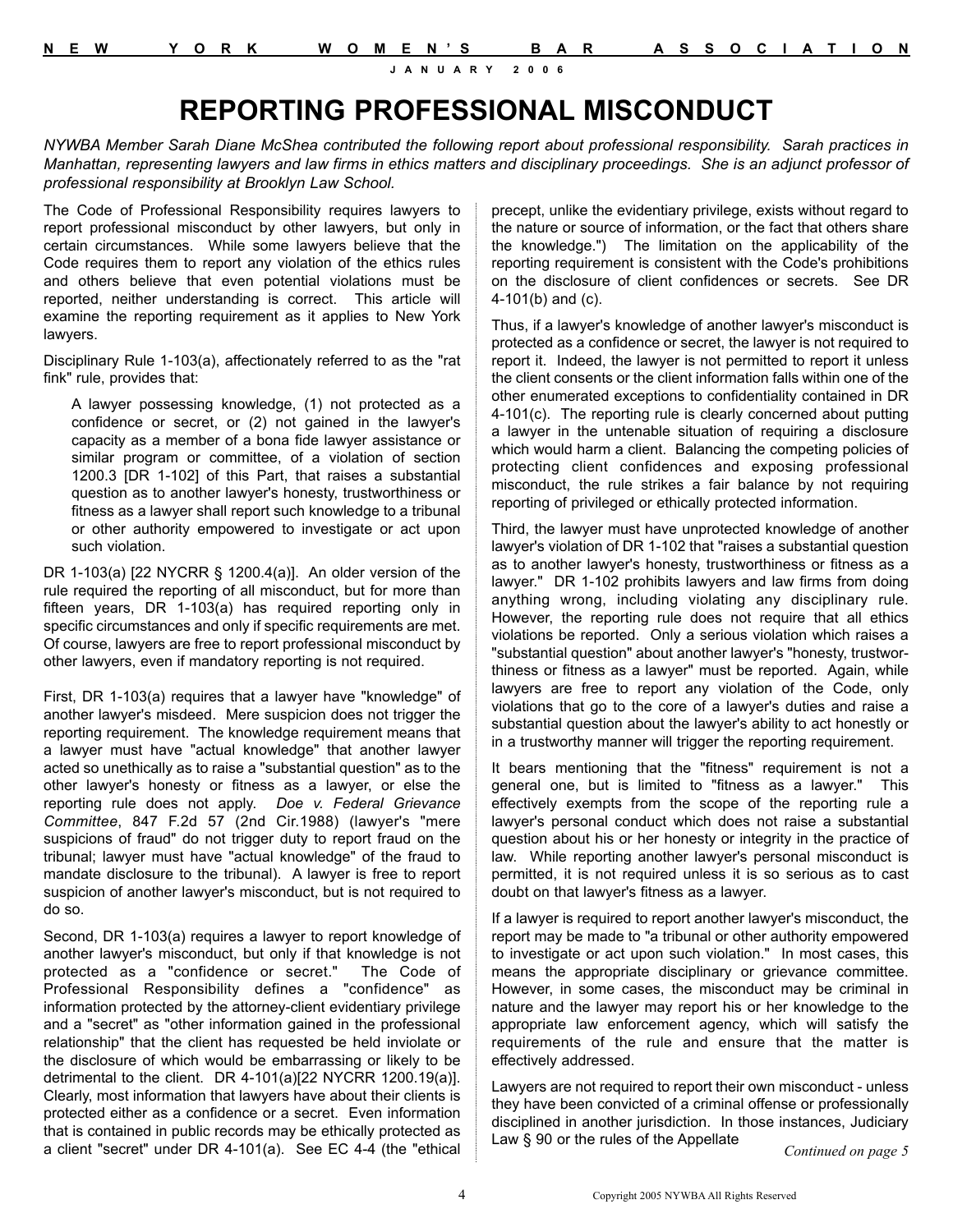# **WEB CITES**

This month we share some websites that are favorites of members of the Technology and Internet Committee.

Not sure what a word means? Find out at http://www.dictionary.com. The site also includes links to foreign-language dictionaries that will translate words to and from French, Spanish, German, Japanese, etc.

Ever wish you could view a webpage as it used to be? Try the<br>Internet Archive Wavback Machine at Internet Archive Wayback Machine at http://www.waybackmachine.org, which is a gigantic epository of archived webpages. It does not have all webpages that ever existed, but the chances are good that you will find earlier versions.

If you want to learn about non-profit organizations, visit GuideStar at http://www.guidestar.org. It contains documents such as annual reports, audited financial statements, and searchable data from IRS returns, including employee compensation and grant activity.

Distinguishing fact from fiction and sincerity from swindle is ever more crucial. Two invaluable sites for identifying scams and debunking e-mail chain-letters are the Urban Legends Reference Pages at Snopes, http://www.snopes.com, and HoaxKill, http://www.hoaxkill.com.

And just for fun, visit Rotten Tomatoes, http://rottentomatoes.com, which consolidates published reviews of movies and generates a score.

Remember that you can use search-engines such as Google, http://www.google.com; AltaVista, http://www.altavista.com; and WebCrawler, http://www.webcrawler.com. You can also visit websites for legal professionals, such as FindLaw, http://www.findlaw.com; and the Legal Information Institute, http://www.law.cornell.edu.

Please send comments and suggested websites to techcolumn@nywba.org. We appreciate your contributions.

~ Gerry Fifer

*We intend this as a service to our members. As with all research tools, you should use your judgment in assessing the accuracy and completeness of the information you find on the Internet.*

#### *Hurrican Katrina continued from page 2*

We compartmentalize our emotions while we help them make decisions in devastating personal circumstances. We develop interviewing and listening skills; we learn that clear-headedness is paramount to an angry tirade. The latter lesson comes in very handy when dealing with a phone company which has unilaterally cut your e-mail service, your only life line to the friends, neighbors, and family members who suddenly have been scattered throughout the country.

The wise words of my father have proven true in a way I never expected them to as I share with you my newfound appreciation of the value of that education he so generously provided me.

## **COMMITTEE CALENDAR**

The **Technology and Internet for Lawyers Committee** will meet on **Tuesday, January 24th, at 6:45 p.m.** at Kaye Scholer, 425 Park Avenue, hosted by Cassandra Porter. Please RSVP to Kay Marmorek at 646-386-4661 or til@nywba.org. Please save the date for our February 28th meeting. Contact Kay for details and to RSVP.

# **JOB ANNOUNCEMENTS**

The New York City Law Department is seeking an attorney for its Tax and Bankruptcy Litigation Division. Applicants should have been admitted within three to five years and have experience in litigation and/or real property valuation. Please send resume, transcript, and two writing samples to Director of Legal Recruitment, New York City Law Department, 100 Church Street, Room 6-110, New York, NY 10007.

The New York City Law Department's Pensions Division is seeking one or more attorneys with as many as five years of experience. Please send resume, transcript, two writing samples, and references to Director of Legal Recruitment, New York City Law Department, 100 Church Street, New York, NY 10007.

The Feinstein Institute for Legal Service at Roger Williams University School of Law is seeking a director for its Pro Bono Collaborative Pilot Project, a grant-funded project which begins in January 2006. Please e-mail a resume to Laurie Barron at lbarron@rwu.edu.

#### *Reporting Professional Misconduct continued from page 4*

Division require lawyers to report their offenses. DR 1-103 does not require a lawyer to report his or her own misconduct.

The rule does not contain a specific timing requirement for a mandatory report, although implicit in the requirement is that reporting be made in a reasonably timely fashion. Obviously a greatly delayed report of another lawyer's misconduct does little to effectuate the underlying policies of the reporting requirement. As a self-policing profession, lawyers are in the best position to recognize serious misconduct by other lawyers. If a report must be made, it should be made in a fashion that enables the appropriate agency to pursue the matter effectively.

Lawyers often consult ethics practitioners to determine whether they are ethically obliged to report another lawyer's misconduct. In addition, several bar associations have ethics "hot lines" staffed by volunteer lawyers who are often able to help determine whether the reporting requirement applies to any particular set of circumstances.